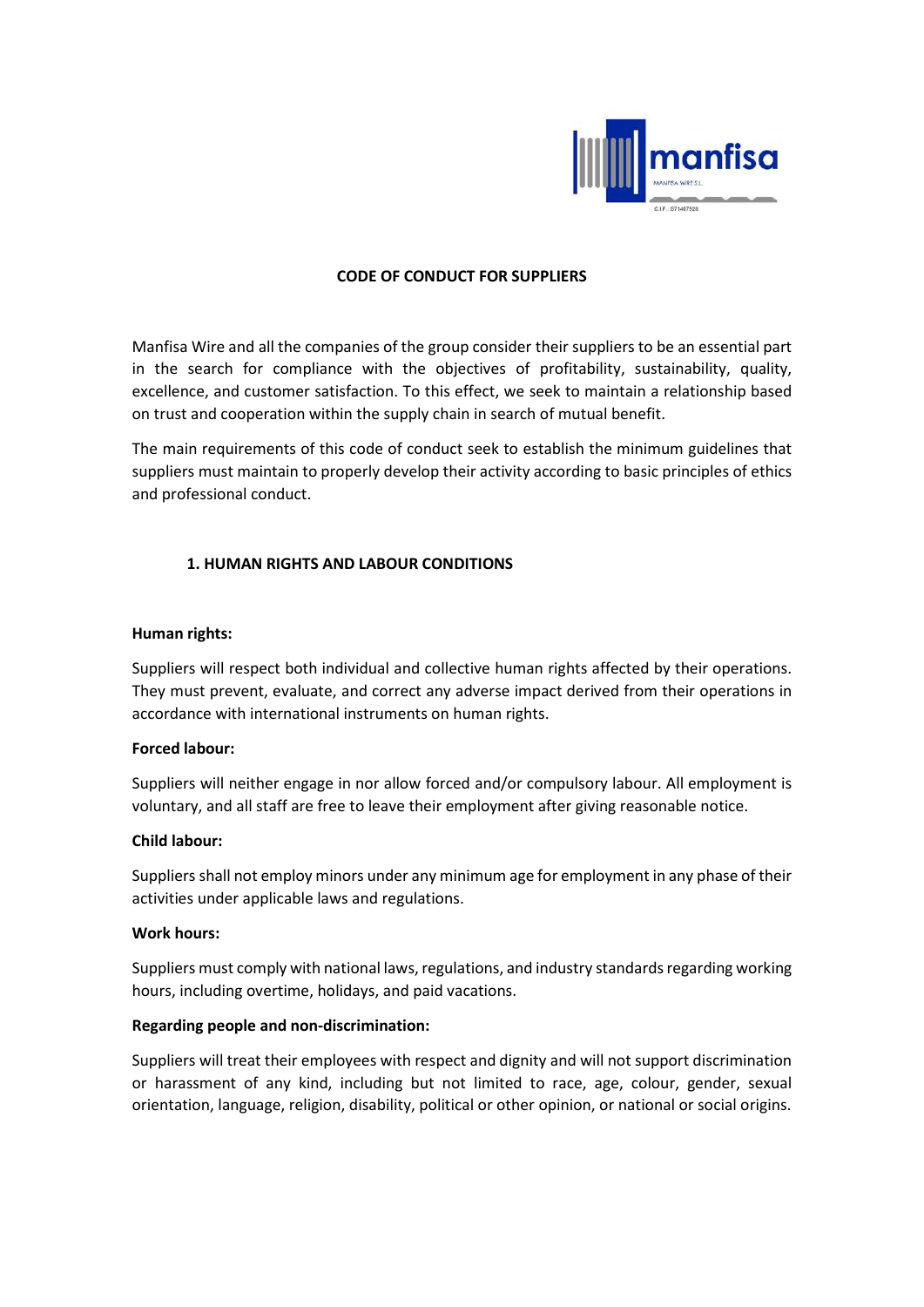Suppliers will refuse to tolerate any unacceptable treatment including mental cruelty, sexual harassment, language, or physical contact that is sexual, coercive, threatening, abusive or exploitative.

### Decent employment:

Suppliers will remunerate their workers in accordance with applicable laws, guaranteeing their employees' right to rest and will comply with current labour legislation within the sector in which they operate.

# Respect for freedom of association and collective bargaining:

Suppliers shall facilitate and respect the legally recognised rights of their workers to unionise, assemble, of peaceful association and collective bargaining, subject to the applicable regulations in each case and without their exercise leading to retaliation.

## Labour conditions:

Suppliers will ensure that they provide their staff with a written description of the terms and conditions of employment in a language they understand.

Wages and benefits must meet industry or national legal standards and must be sufficient to cover basic needs and provide discretionary income.

Payments must be made on time, in legal tender and fully documented.

## Local communities:

Suppliers will respect the rights and integrity of local communities, indigenous peoples, and other traditional groups whenever relevant to their operations. They must respect the culture, customs, and heritage of local communities.

The resettlement of people should be minimized, considering viable alternatives to the extent possible.

Suppliers shall consult and cooperate with those people affected by operations that may have a significant impact on land areas inhabited or used by indigenous peoples or other traditional groups.

### Conflict minerals:

Suppliers must establish a written policy and procedure to avoid knowingly sourcing unsustainably mined or conflict minerals produced at high environmental and social costs.

# 2. BUSINESS PRACTICES

#### Corruption, bribery, and improper business conduct

Suppliers must carry out their business activity with integrity, objectivity, transparency, and honesty, without participating in any activity that may constitute a crime or breach of the law in terms of bribery, corruption, extortion or other illegal or unethical practices.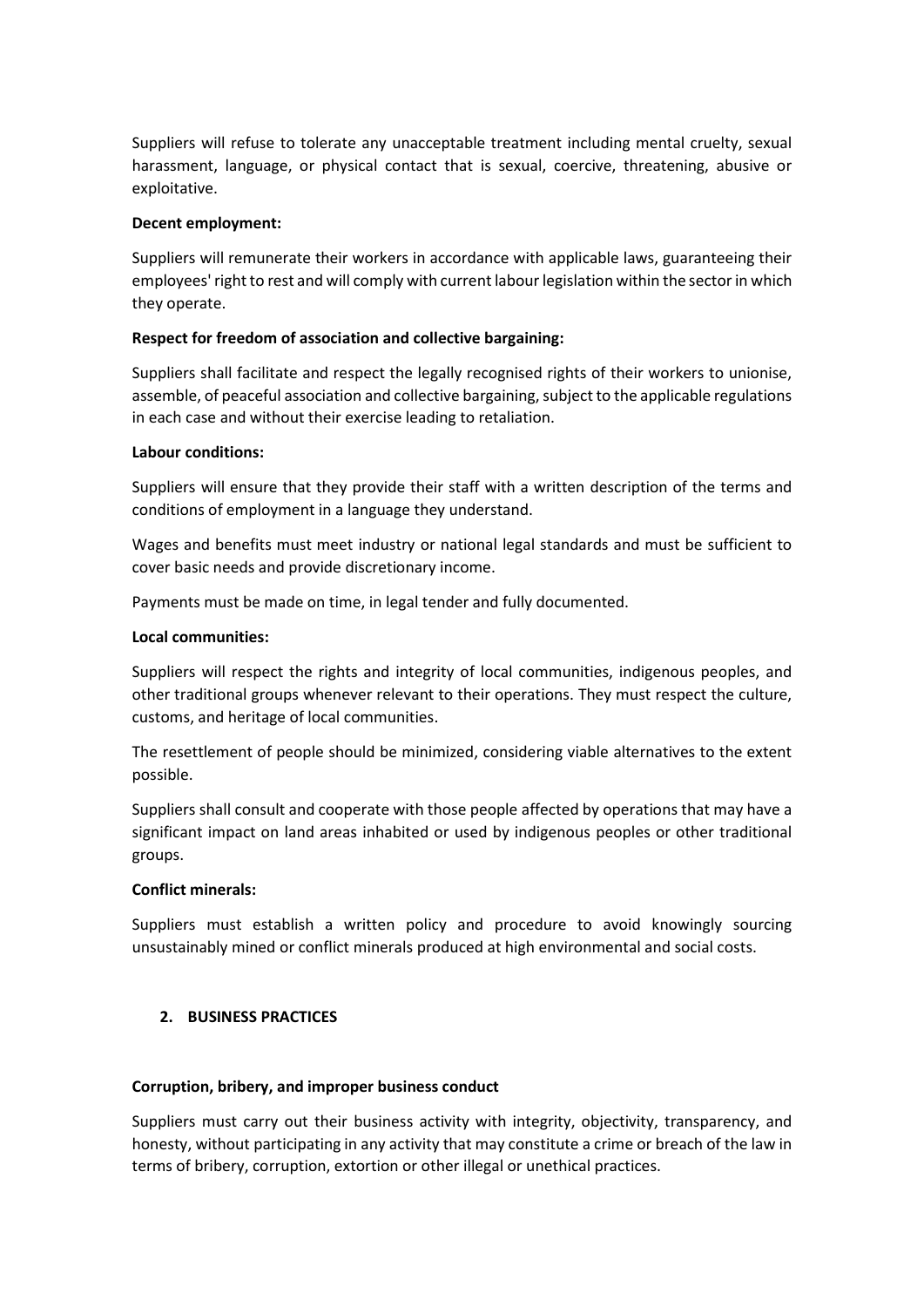Suppliers shall not accept, offer, grant, promise or give anything of value or any other improper advantage to a government official or third party to influence or refrain from acting in the performance of their activities.

Providers will not initiate or encourage facilitation payments on behalf of Manfisa Wire SL, directly or indirectly.

Suppliers shall not offer, promise, give, solicit, or accept gifts, favours or hospitality that are beyond reasonable value, frequency, or inappropriate with respect to time and place.

Suppliers will comply with the strictest standards of ethical and moral conduct, international agreements, and will respect the applicable laws on this matter, ensuring the establishment of the appropriate procedures that are required for this purpose.

#### Money laundering

Providers will firmly oppose any type of money laundering regulation and will take appropriate measures to prevent third parties from using their financial transactions for money laundering or financial terrorism.

## Trade sanctions

Suppliers must comply with the relevant commercial sanctions for the commitment with Manfisa Wire SL.

## **Competence**

Suppliers will not engage in any other type of contract, agreement or activity that violates applicable competition laws and regulations.

# Conflict of interest

Suppliers must maintain a mechanism that, in the event of a potential conflict of interest of any of their workers, guarantees that the independence of the supplier's actions and their full compliance with the applicable legislation will not be affected.

#### Information confidentiality

Suppliers must preserve and protect the confidentiality of the information they receive from Manfisa Wire SL as a result of the performance of the commercial activity and will comply without exception with current legislation on data protection and intellectual property.

# 3. HEALTH AND SAFETY

Suppliers will guarantee a healthy and safe work environment for all their personnel and will comply with applicable laws and regulations in force to minimize health and safety risks.

Suppliers will ensure that personnel understand the hazards and safe practices for their work and must have adequate protection whenever necessary.

Suppliers shall provide appropriate training on health and safety issues.